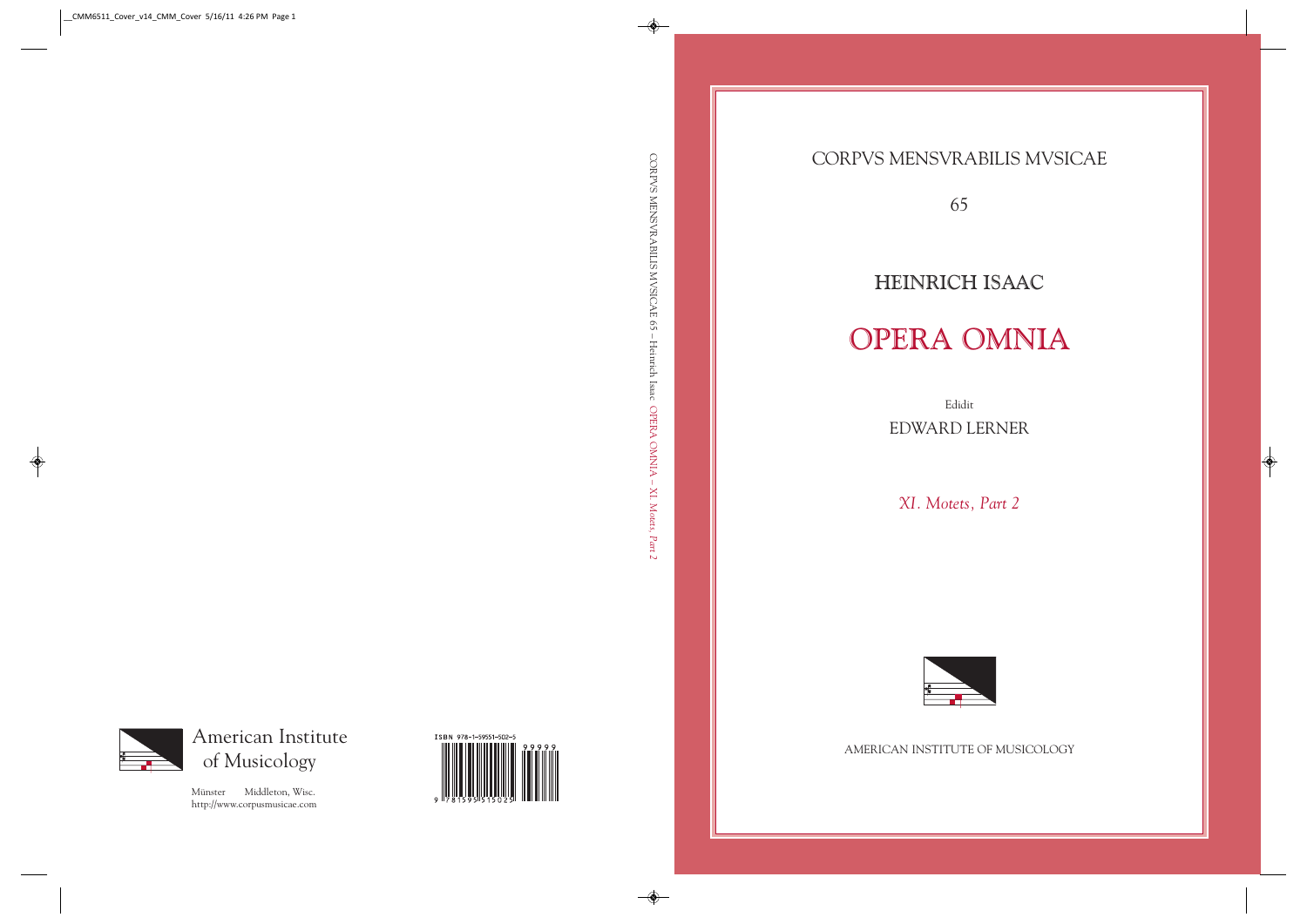**CORPUS MENSURABILIS MUSICAE**

**PAUL L. RANZINI** General Editor

# HEINRICH ISAAC OPERA OMNIA

Edited by EDWARD LERNER

VOLUME 65

AMERICAN INSTITUTE OF MUSICOLOGY ARMEN CARAPETYAN† Founding Director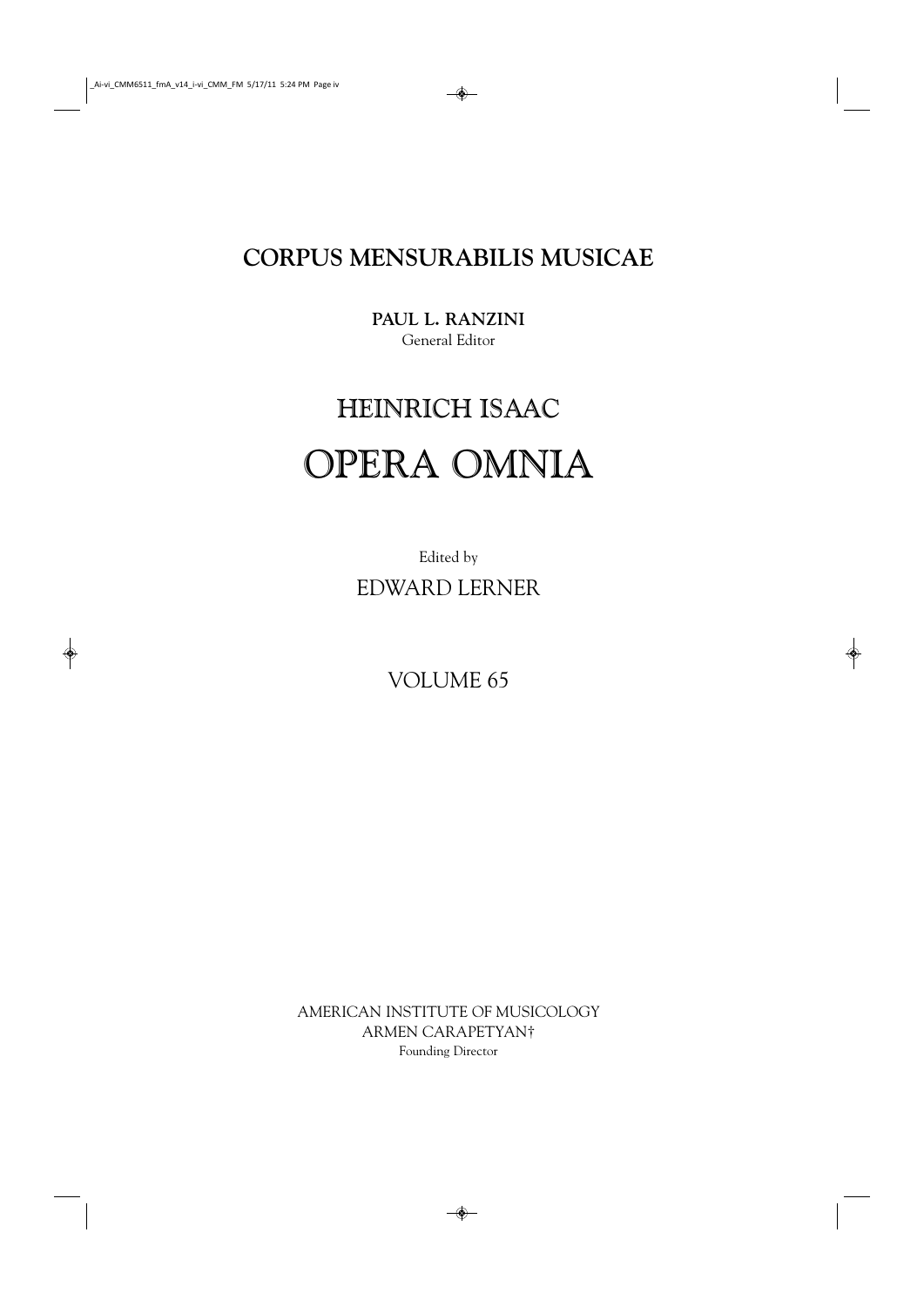# **CORPVS MENSVRABILIS MVSICAE**

**65**

# HEINRICH ISAAC OPERA OMNIA

Edidit EDWARD LERNER

*XI. Motets, Part 2*



AMERICAN INSTITUTE OF MUSICOLOGY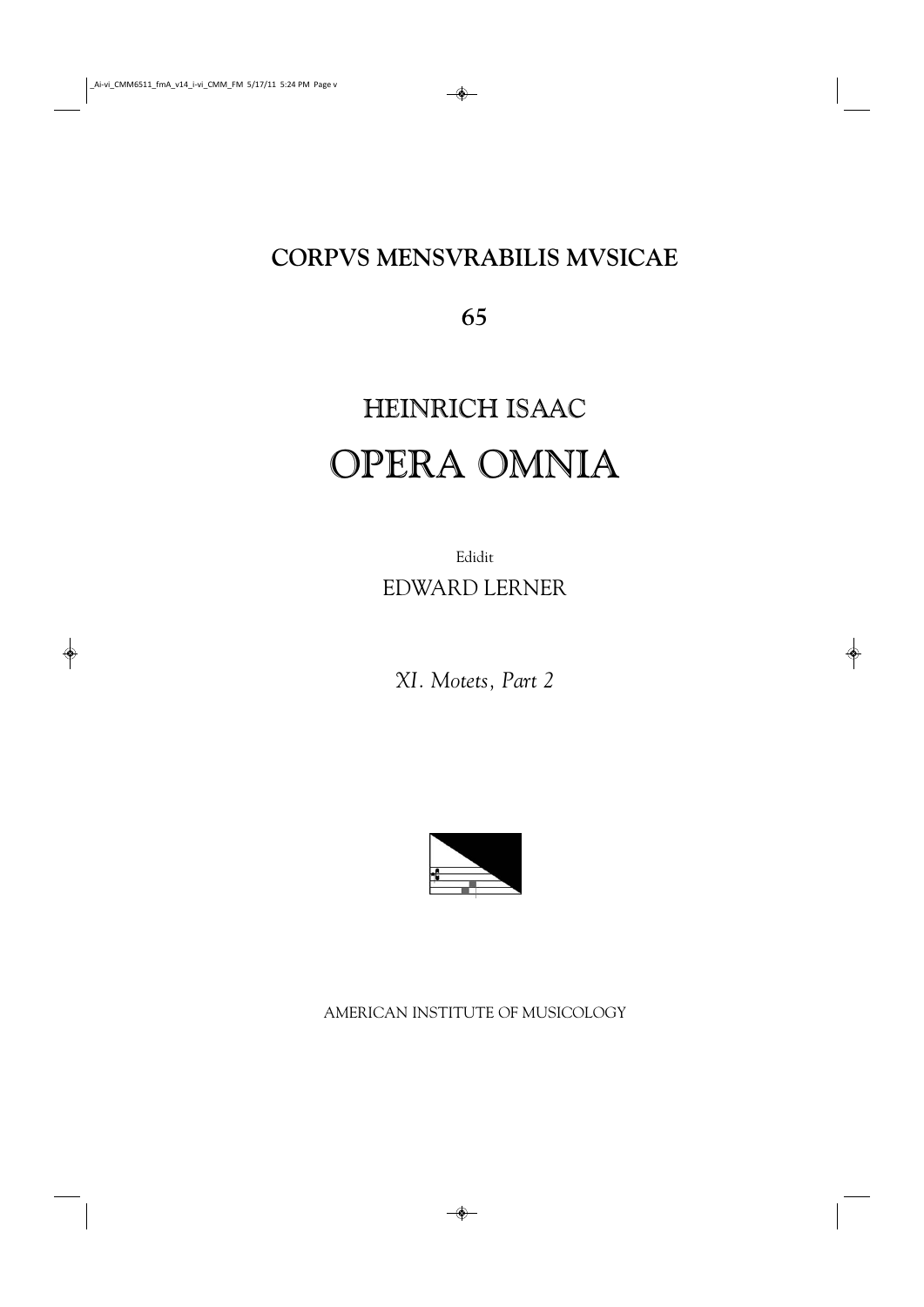#### AMERICAN INSTITUTE OF MUSICOLOGY

The American Institute of Musicology publishes seven series of critical editions, scholarly studies, and reference works, as well as a journal, all dedicated to the study of music and culture in the Medieval, Renaissance, and early Baroque eras. The publications of the Institute are used by scholars and performers alike and constitute a major core collection of early music and theoretical writings on music.

Musica Disciplina (MD) Corpus Mensurabilis Musicae (CMM) Corpus of Early Keyboard Music (CEKM) Musicological Studies and Documents (MSD) Renaissance Manuscript Studies (RMS) Corpus Scriptorum de Musica (CSM) Miscellanea (MISC)

For information on establishing a standing order to any of our series, or for editorial guidelines on submitting proposals, please contact:

American Institute of Musicology, Verlag Corpusmusicae GmbH 800 736-0070 (U.S. book orders) 608 836-9000 (phone) 608 831-8200 (fax) http://www.corpusmusicae.com orders@corpusmusicae.com info@corpusmusicae.com

©2011 by American Institute of Musicology, Verlag Corpusmusicae GmbH. All rights reserved. No part of this book may be reproduced or transmitted in any form by any electronic or mechanical means (including photocopying, recording, or information storage and retrieval) without permission in writing from the publisher.

If volume updates for this volume or any other volume published by AIM are available, they are posted on the website http://www.corpusmusicae.com.

The purchase of this edition does not convey the right to perform any part of it in public, or to make a recording of any part of it for any purpose. Such permission must be obtained in advance from the publisher.

The American Institute of Musicology is pleased to support scholars and performers in their use of its material for study or performance. Subscribers to CMM or CEKM, as well as patrons of subscribing institutions, are invited to apply for information about our "Copyright Sharing Policy."

ISBN-13 978-1-59551-502-5 ISBN-10 1-59551-502-X

Printed in the United States of America. @The paper used in this publication meets the minimum requirements of the American National Standard for Information Sciences – Permanence of Paper for Printed Library Materials, ANSI Z39.48-1992.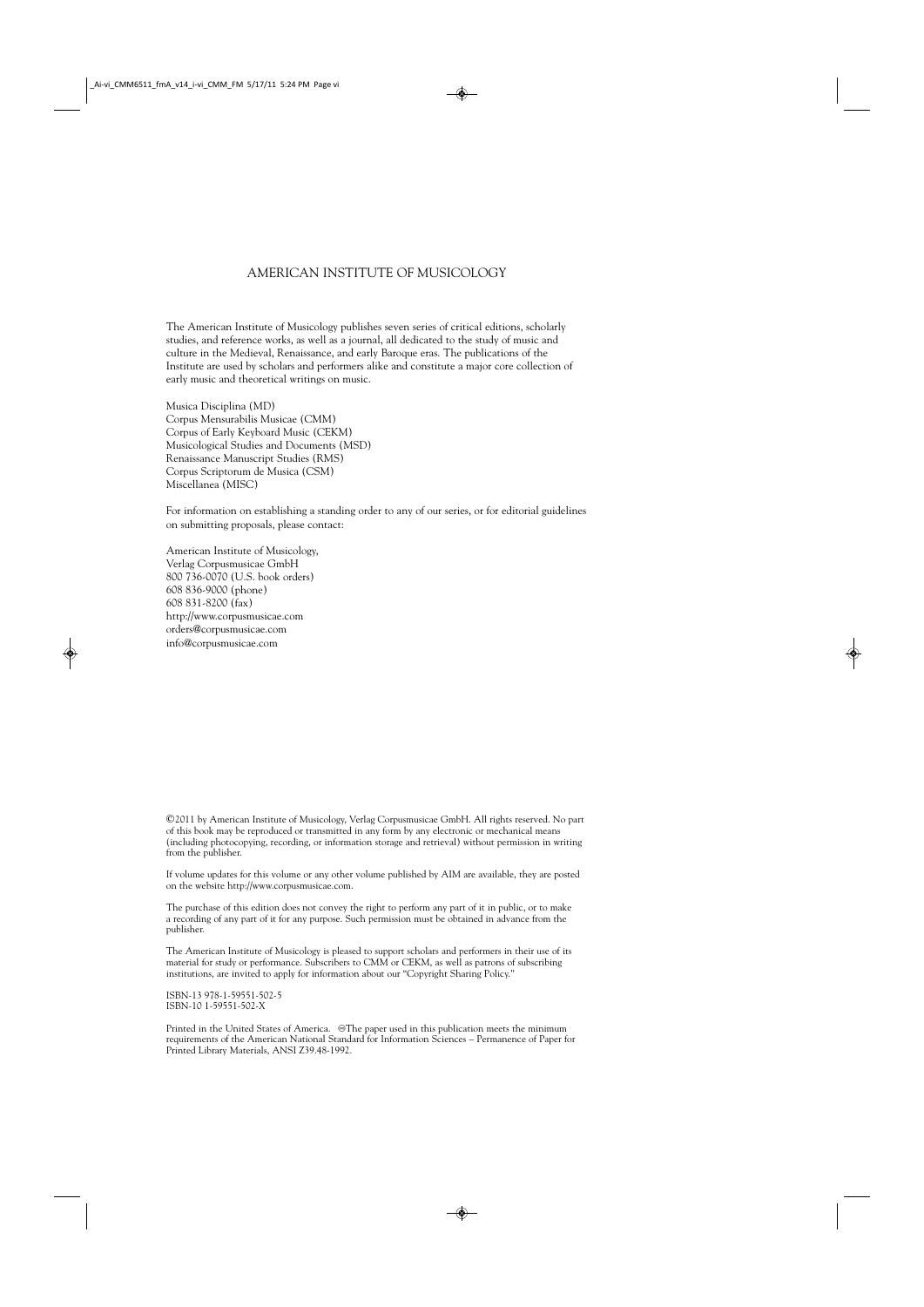## **CONTENTS**

| MOTETS, Part 2 |
|----------------|
|                |
|                |
|                |
|                |
|                |
|                |
|                |
|                |
|                |
|                |
|                |
|                |
|                |
|                |
|                |
|                |
|                |
|                |
|                |
|                |
|                |
|                |
|                |
|                |
|                |
|                |
|                |
|                |
|                |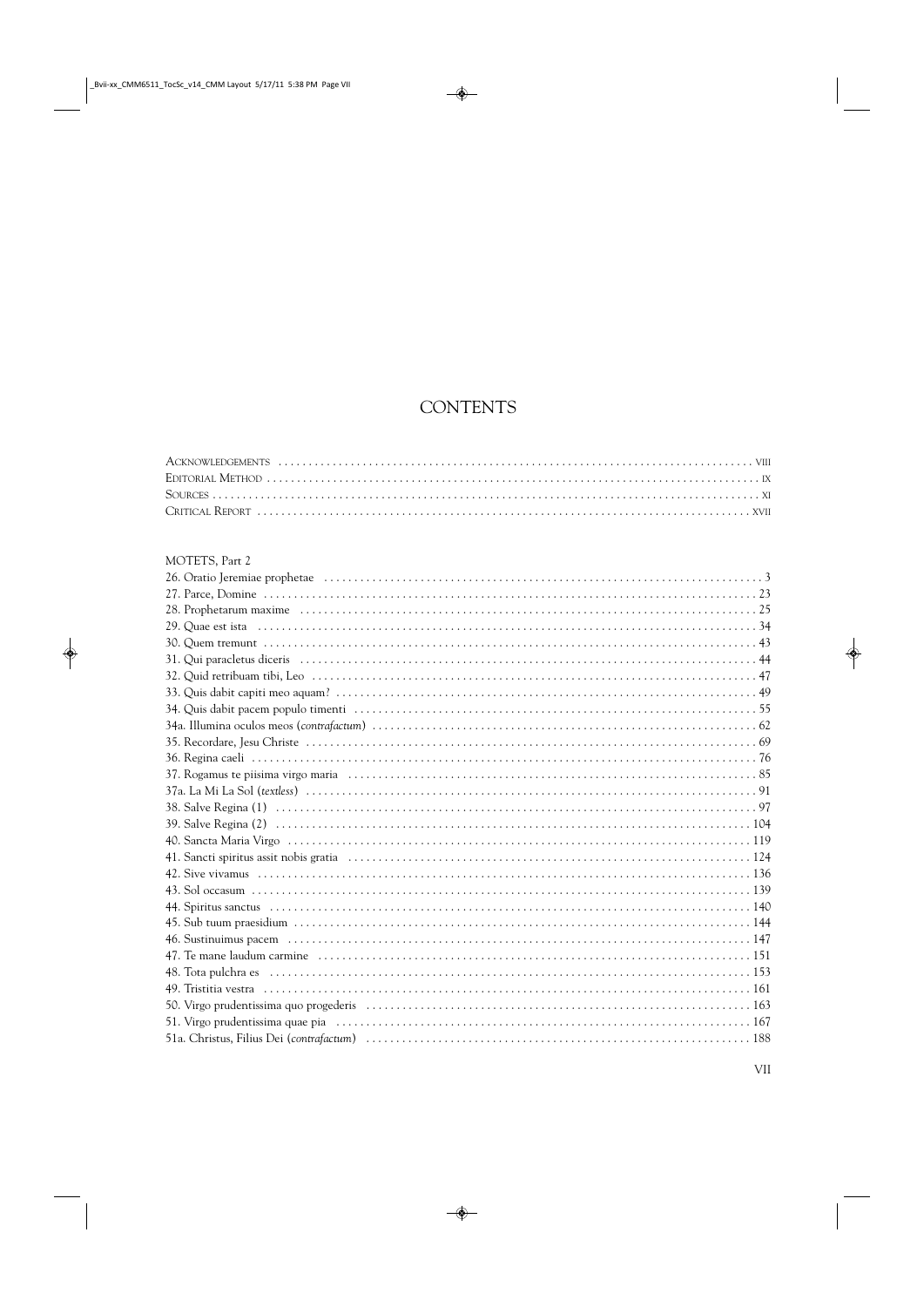### EDITORIAL PROCEDURES

The editorial procedures in use continue those used in previous volumes of this series. In the transcriptions modern clefs have been adopted and note values reduced to one-half their original value. Part names are taken from the primary source. When clefs depart from norms, they are reported by the system in which the main form of the clef is noted followed by a number designating the line on which the clef sits counting from the bottom of the staff. (Eg. C2, C3, C4, F3, F4, G2.) "Bar" lines and ties, ignored in Renaissance partbooks, are used throughout. Except for the signatures *tempus imperfectum* (C) and *tempus imperfectum diminutum* ( $\phi$ ) that are still used today, all mensural signatures as well as proportions (diminutions and augmentations) are replaced in the score by a modern equivalent. Because these mensural signatures and proportions reveal the tempo as well as the value of the notes, such time changes are indicated above the staff when needed to avoid ambiguity. Ligatures are indicated by solid brackets:  $\Box$ , coloration by broken ones:  $\Box$  Added text appears in italics.

At the beginning of each motet is given an incipit for each voice consisting of the clef, signature, mensuration sign, rest(s), and the first few notes or a ligature. Afterward the range of each voice part is shown by stemless note heads indicating the highest and lowest pitches.

Accidentals in the sources always apply to but one note. Other accidentals, whether editorial or stemming from a source whose reliability is subject to question, are placed over the notes and affect only those notes.

Supplementary accidentals are assigned based upon these principles:

- 1. To make cadential sixths major, thirds minor;
- 2. To avoid melodic and harmonic tritones (augmented fourths);
- 3. To avoid augmented octaves;
- 4. To lower a pitch interpreted as *una nota supra la;*
- 5. To make a minor third major at the end of a section; and
- 6. To achieve unity of motivic design with another voice part.

These principles cannot be applied with complete consistency and must be adjusted to fit the individual context.

In the critical notes the sources are listed, the primary source first. Each is provided with a siglum: RISM numbers for printed collections, or that assigned in the *Census-Catalogue of Manuscript Sources of Polyphonic Music 1400–1550;* sigla from the latter are occasionally shortened. Following each source listing is given the attribution as it appears in that source. When a work has conflicting attributions, a discussion of authenticity is provided. The voice designations from the primary source are used in the edition.

Whenever possible the origin or nature of the text is indicated. Spelling and punctuation have been standardized against modern Latin sources. Uniform text underlay among several copies of a work is extremely rare during this period, so the text underlay in the main source was followed except when better readings could be adopted from a secondary source.

Finally, a comprehensive listing of variants found in the sources is given in tabular form. The location of each variant is identified by voice, measure number(s), and symbol number(s). For simplicity, only the pitches or rhythms needed to make clear the nature of the variant are cited. In listing variants, pitches are indicated according to their octave by letters in italics (*C–c–c*′ *–c*′′ where *c*′= middle *c*), durations by abbreviations of the original note values:

| Maxima       | M.  | Minima        |
|--------------|-----|---------------|
| Longa        |     | Sm Semiminima |
| <b>Breve</b> | Fu. | Fusa          |
| Semibreve    | S£. | Semifusa      |
|              |     |               |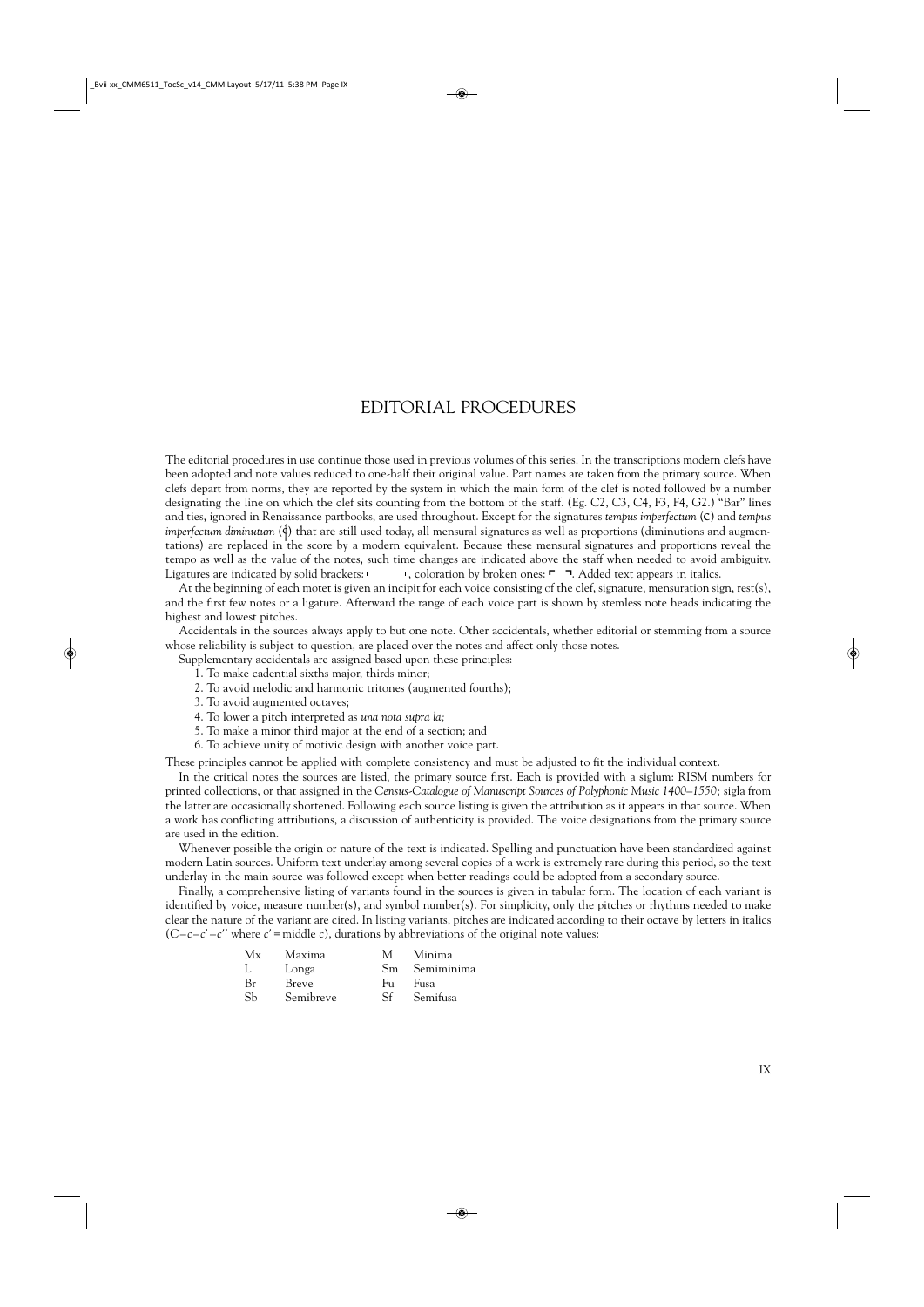### SOURCES

The sources listed below are provided with sigla based, when possible, upon standard references. Printed sources with sigla comprised of a date with a superscript are taken from *Repertoire International des Sources Musicales* (RISM) B I: *Recueils Imprimés, XVIe–XVIIe Siècles,* ed. François Lesure (Munich-Duisburg: G. Henle, 1960). Sigla for manuscript sources appear in or are based upon those in the *Census-Catalogue of Manuscript Sources of Polyphonic Music 1400–1550*, compiled by the University of Illinois Musicological Archives for Renaissance Manuscript Studies, 5 vols. (American Institute of Musicology, 1979–88). Sigla following the titles of printed sources indicate the specific copy used, employing RISM sigla; these are conveniently identified in any volume of RISM or of the New Grove Dictionary of Music and Musicians.

#### **Prints**

| 15031             | Motetti De passione De cruce De Sacramento De beata virgine et huius modi. B (Venice: Petrucci, 1503).<br>Copy: GB: Lbl<br>Choirbook, quarto oblique format.                                                                                           |
|-------------------|--------------------------------------------------------------------------------------------------------------------------------------------------------------------------------------------------------------------------------------------------------|
|                   | Quis dabit capiti meo aquam?, fol. $69v$                                                                                                                                                                                                               |
| 1504 <sup>1</sup> | Motetti C (Venice: Petrucci, 1504). Copy: D:Mbs<br>4 partbooks (SATB), quarto oblique format.                                                                                                                                                          |
|                   | Rogamus te piisima virgo maria, fol. 26v (Sup)                                                                                                                                                                                                         |
| 1520 <sup>4</sup> | Liber selectarum cantionum quas vulgo Mutetas appellant sex quinque et quatuor vocum (Augsburg: Grimm &<br>Wyrsung, 1520). Copy: Ö:Wn<br>Choirbook, foliated.                                                                                          |
|                   | Prophetarum maxime, fol. $219v-227r$<br>Virgo prudentissima quae pia, fol. $22v-37r$                                                                                                                                                                   |
| 15381             | Selectae harmoniae quatuor vocum. De Passione Domini. (Wittenberg: G. Rhaw, 1538). Copy: Ö: Wn<br>4 partbooks (SATB), quarto oblique format.                                                                                                           |
|                   | Oratio Jeremiae prophetae, no. V                                                                                                                                                                                                                       |
| 15383             | Secundus tomus novi operis musici, sex, quinque et quatuor vocum, nunc recens in lucem editus  (Nürnberg:<br>H. Grapheus, 1538). Copy: D:Bds<br>5 partbooks (SATBQ), quarto oblique format.                                                            |
|                   | Christus, Filius Dei, no. IV                                                                                                                                                                                                                           |
| 15388             | Symphoniae jucundae atque adeo breves quatuor vocum, ab optimis quibusque musicis compositae, ac iuxta<br>ordinem tonorum dispositae  numero quinquaginta duo (Wittenberg: G. Rhaw, 1538). Copy: D:Mbs<br>4 partbooks (SATB) in quarto oblique format. |
|                   | Parce, Domine, no. XLVI                                                                                                                                                                                                                                |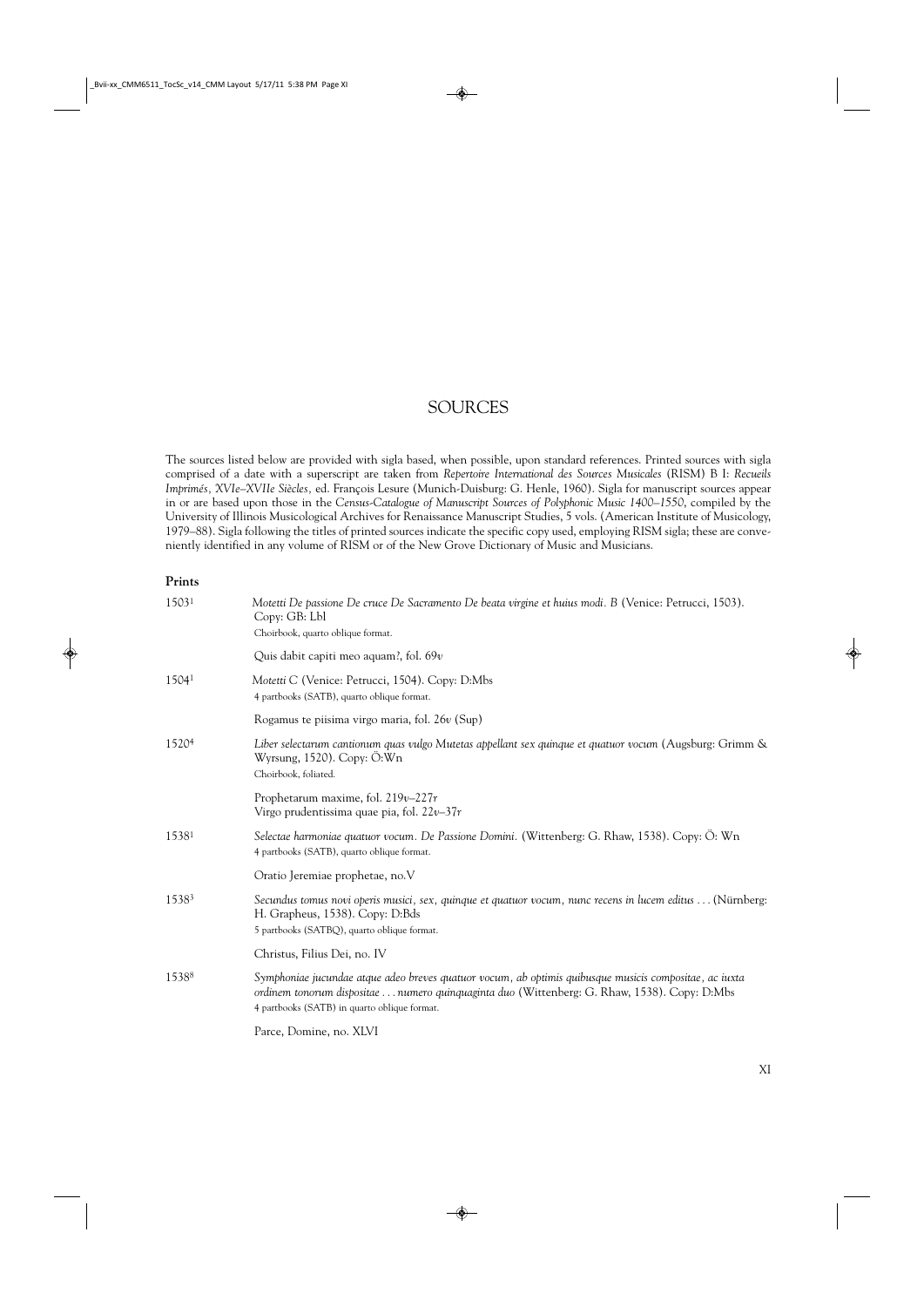## CRITICAL REPORT

#### **26. Oratio Jeremiae prophetae**

#### *Source*

1. 1538<sup>1</sup> "Oratio Jeremiae" H. Isaac

#### *Text*

*Prima pars*

Oratio Jeremiae prophetae.

Recordare, Domine, quid acciderit nobis; intuere, et respice opprobrium nostrum.

Hereditas nostra versa est ad alienos, domus nostrae ad extraneos; pupilli facti sumus absque patre, matres nostrae quasi viduae; aquam nostram pecunia bibimus, ligna nostra pretio comparavimus, cervicibus nostris minabamur, lassis non dabatur requies.

Aegypto dedimus manum et Assyriis, ut saturaremur pane.

#### *Secunda pars*

Patres nostri peccaverunt et non sunt, et nos iniquitates eorum portavimus.

Servi dominati sunt nostri, non fuit qui redimeret de manu eorum.

In animabus nostris afferebamus panem nobis, a facie gladii in deserto.

Pellis nostra, quasi clibanus exusta est, a facie tempestatum famis.

#### *Tertia pars*

Mulieres in Sion humiliaverunt et virgines in civitatibus Juda. Principes manu suspensi sunt; facies senum non erubuerunt. Adulescentibus impudice abusi sunt, et pueri in ligno corruerunt. Senes defecerunt de portis, juvenes de choro psallentium. Defecit gaudium cordis nostri; versus est in luctum chorus noster.

*Quarta pars*

Cecidit corona capitis nostri; vae nobis, quia peccavimus!

Propterea maestum factum est cor nostrum, ideo contenebrati sunt oculi nostri, propter montem Sion, quia disperiit, vulpes ambulaverunt in eo.

Tu autem, Domine, in aeternum permanebis, solium tuum in generatione et generationem.

Lesson for Matins on Holy Saturday; see *Brevarium Romanum,* p. 357, and *Bibliorum sacrorum,* p. 773. (*BS*)

*Cantus Firmus*

See *Liber Usualis,* pp. 721–22.

*Music Variants (after 15381 )* DISCANT

| $17(1) - 30(2)$ | F3 clef (error) |
|-----------------|-----------------|
| 47(2)           | div: 2M         |
| 138             | COL             |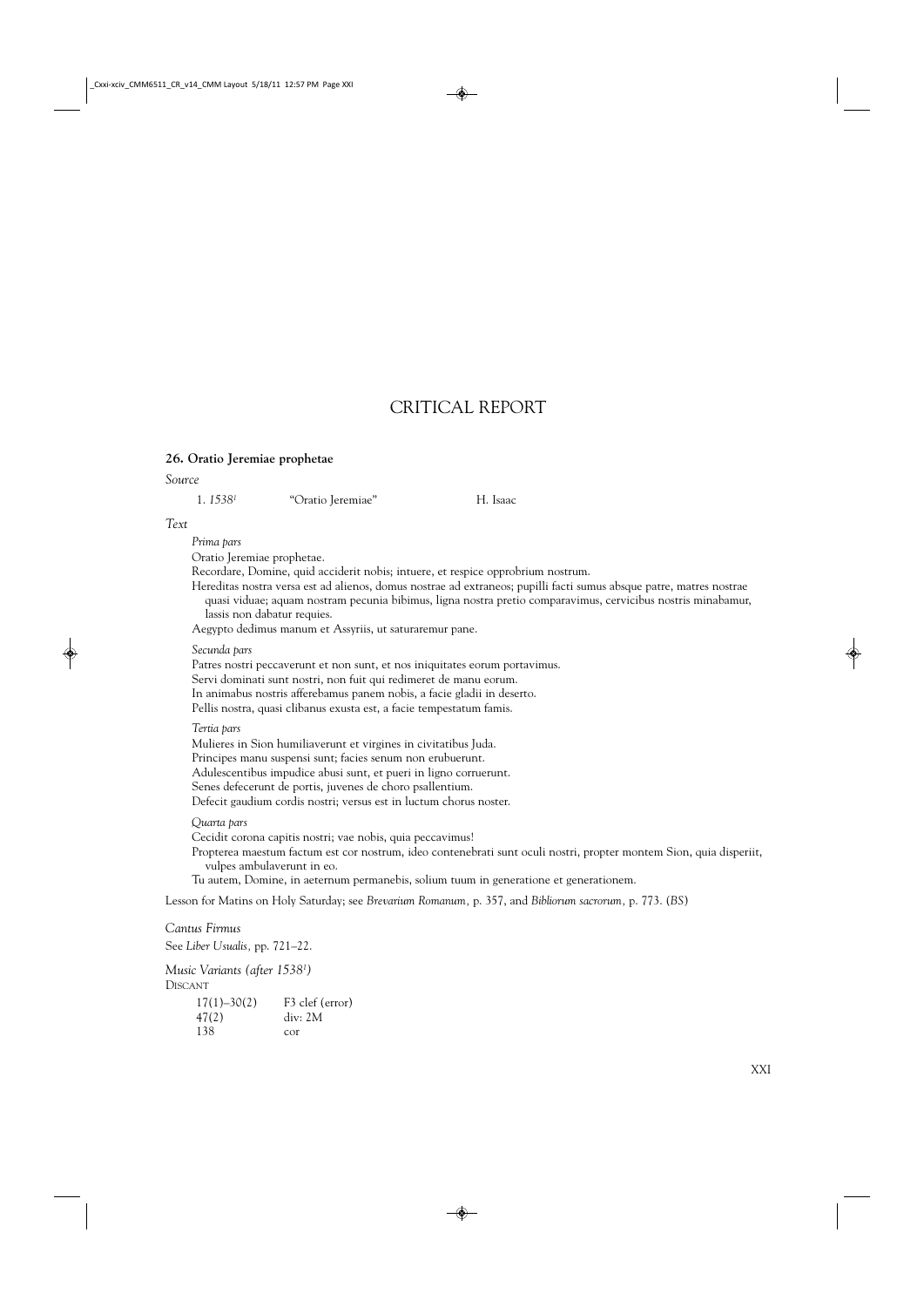## **26. Oratio Jeremiae prophetae**